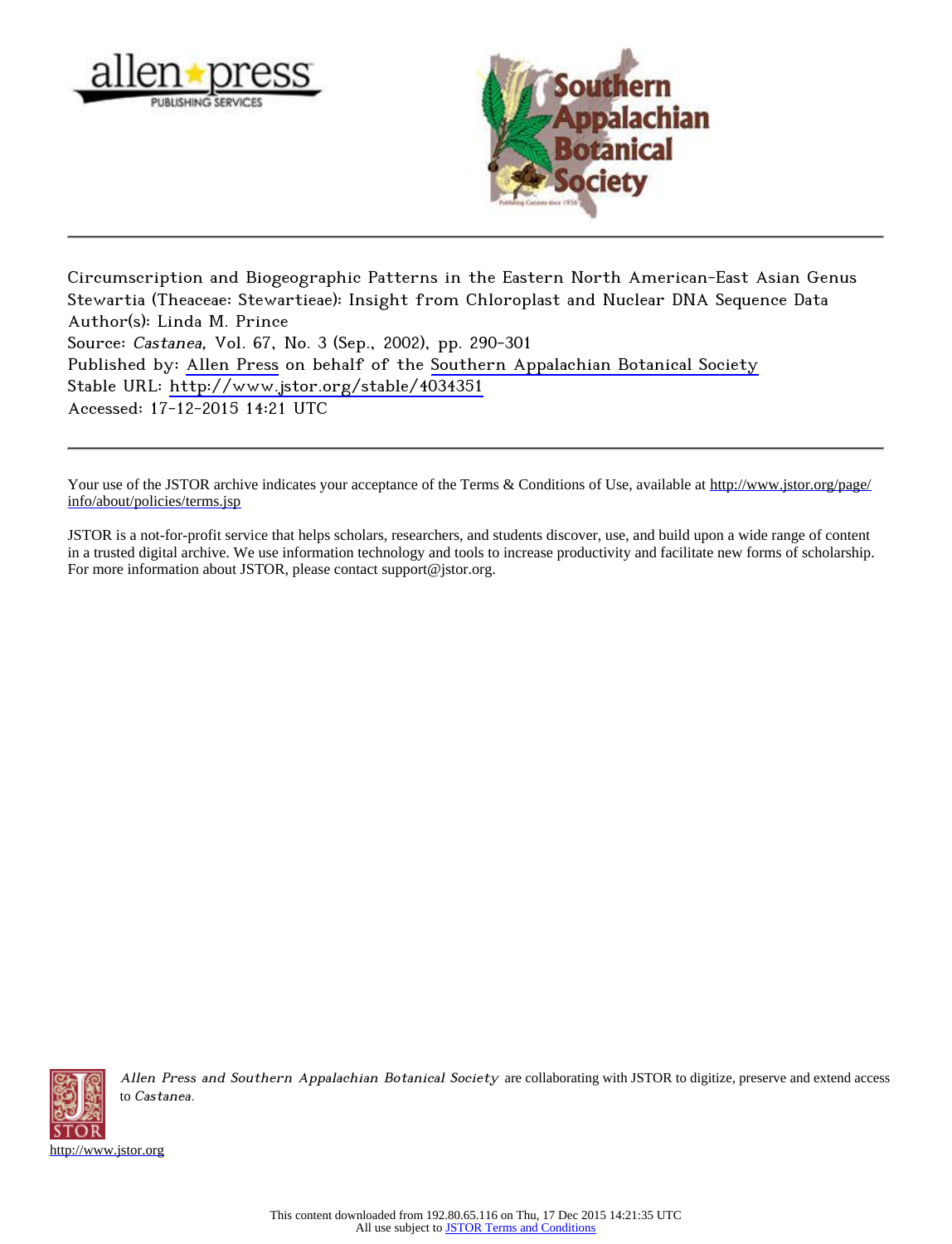# **Circumscription and Biogeographic Patterns in the Eastern North American-East Asian Genus Stewartia (Theaceae: Stewartieae): Insight from Chloroplast and Nuclear DNA Sequence Data**

**LINDA M. PRINCE\*** 

**Rancho Santa Ana Botanic Garden, 1500 North College Ave., Claremont, California 91711-3157** 

#### **ABSTRACT**

**Stewartia is a genus of approximately 26 species which are frequently divided into two subgenera or genera based on the leaf duration. All evergreen species (= Hartia) are found in the Old World. The deciduous species (= Stewartia sensu stricto) are dominant in the Old World but there are two representatives in the southeastern United States, Stewartia ovata and S. malacodendron. Maximum parsimony and likelihood data analyses of molecular DNA sequence data from both the nuclear and chloroplast genomes produce similar estimates of phylogeny for the group. All evergreen species sampled are more closely related to each other than to any of the deciduous species. The two New World deciduous species are more closely related to the evergreen species than to the Old World deciduous species. These findings complicate earlier vicariance biogeography hypotheses for the genus and challenge the recognition of Hartia, the latter of which disagrees with many published classification systems.** 

#### **INTRODUCTION**

**Stewartia sensu lato (s.l.) is a genus of 23-26 species (Ye 1982, Li 1996) and the sole member of tribe Stewartieae in Theaceae. Prince and Parks (2001) confirmed the monophyly of the family and tribe using rbcL and matK gene sequences of the chloroplast genome. The majority of species are distributed in warm temperate and subtropical forests of the Old World (Figure 1), with only two species (S. malacodendron and S. ovata) in the southeastern United States. Diagnostic characters by which Stewartia can be distinguished from other members of the family Theaceae include: narrowly to broadly winged petioles; sclereids restricted to the petiole and petiole wing (versus throughout the leaf in other members of the family); nearly basal, axile placentation; ascending ovules; a capsular fruit that splits to reveal 2-4 narrowly winged or wingless seeds per locule; fruit lacking a persistent central columella; seeds flattened and containing a small, straight embryo and copious endosperm (Keng 1962).** 

**Stewartia are often divided into two genera, Hartia, the evergreen species which are restricted to the Old World, and Stewartia sensu stricto (s.s.), the deciduous species which are found in both the Old and New World. The only other deciduous member of the family is the monotypic genus Franklinia, an endemic plant of Georgia, United States, which is now extinct in the wild (Bozeman and Rogers 1986). Hartia was erected by Dunn in 1902 to recognize a plant collected in Yunnan, China. According to Dunn, characteristics distinctive to the genus were the greater connation of the anther filaments into a staminal tube and the more numerous seeds per locule than is found in Stewartia. Wu (1940) expanded the list of characters to include an evergreen habit and the presence of a conspicuously winged or inflated petiole that enclosed the terminal bud or lateral shoot. Keng (1962) recommended merging the** 

**\* email address: linda.prince@cgu.edu**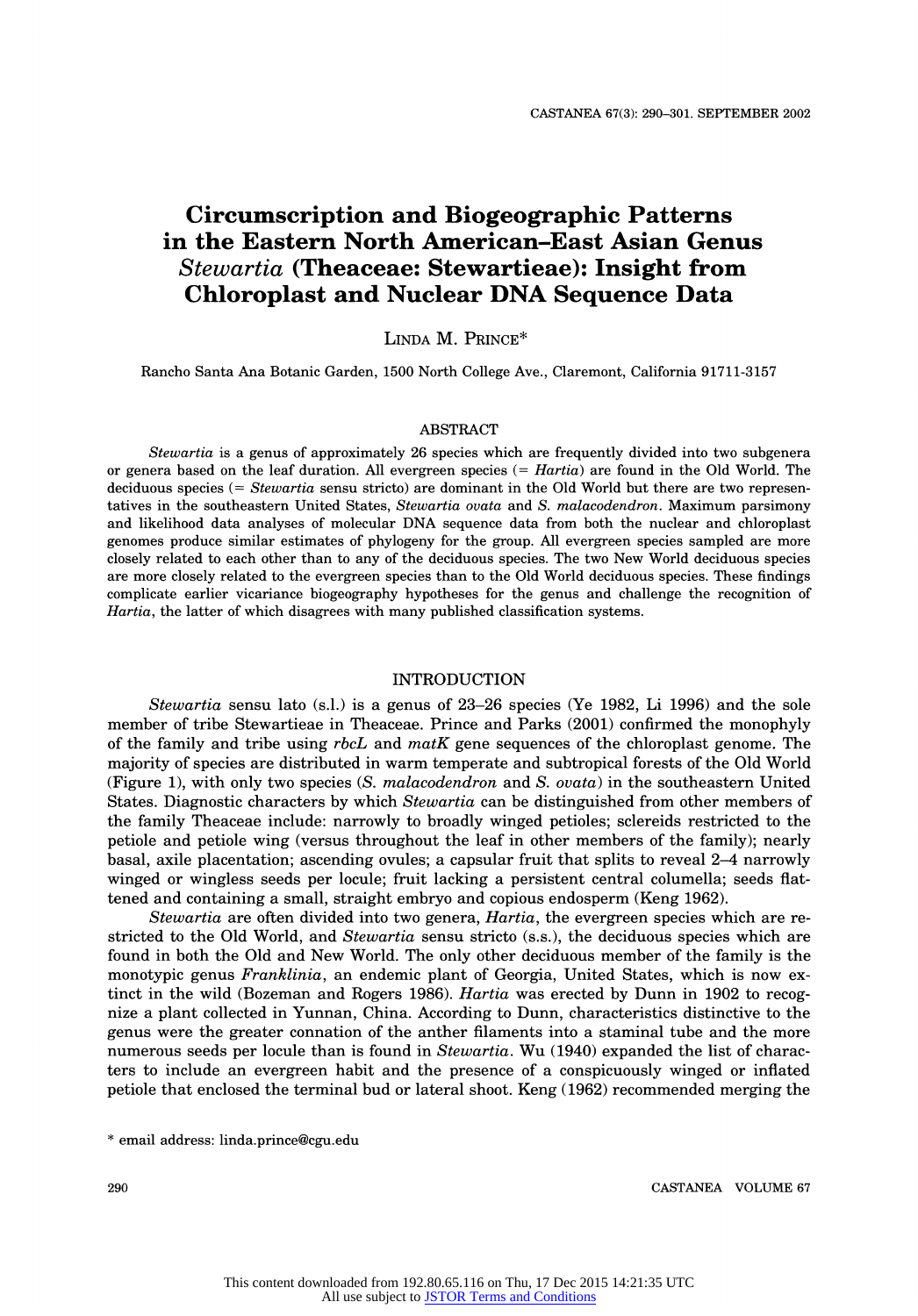

SEPTEMBER 2002

291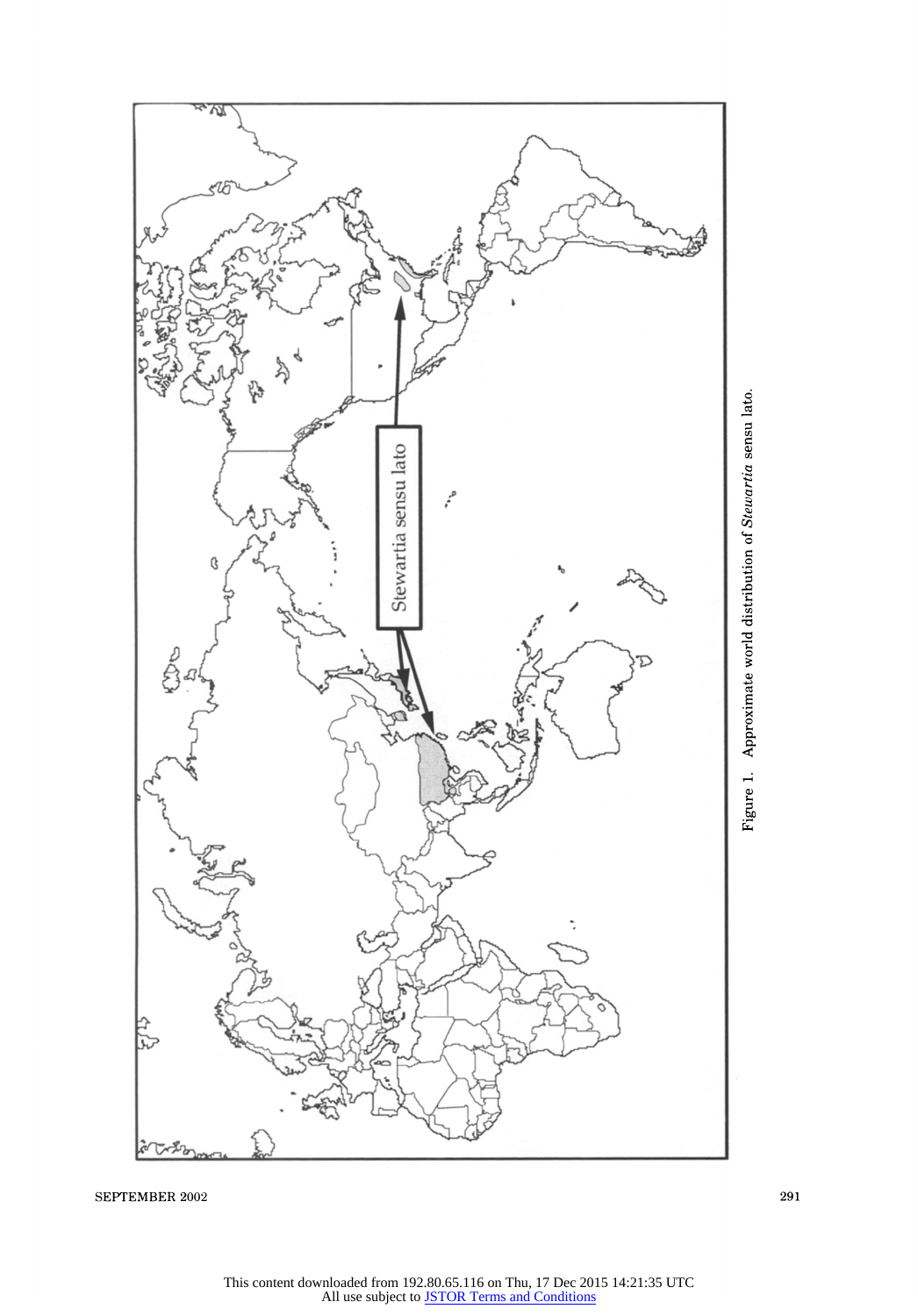**two genera based on anatomical data. Spongberg (1974) agreed with the broad circumscription of Stewartia as proposed by Keng.** 

**There is no general consensus on whether one or two genera should be recognized in Stewartieae, nor on subgeneric classification. Ye (1982) recognized two genera, Hartia with 15 species and Stewartia with 12 species. Each genus was further subdivided into three sections based on number of flowers per inflorescence, bract shape, size, and texture, degree of style fusion, and capsule shape. Li (1996) distributed the evergreen species (under the generic name Stewartia) into several subgenera based on the degree of style connation, inflorescence type, and bracteole and sepal shape and size. Both classifications are provided in Table 1 along with appropriate author citations which will be omitted from the remainder of the text, figures, and tables. There are as many differences as similarities in the grouping of taxa into sections indicating considerable disagreement on the significance of particular morphological characters. Other classifications of the 20th century include Cheng (1934) and Yan (1981), both of which maintain Hartia; and Wu (1940) and Keng (1962), both of which recognize the evergreen species only as a distinct subgenus within Stewartia.** 

**The distribution of Stewartia s.l. fits the classical eastern Asia-eastern North America vicariance disjunction (see recent reviews by Boufford and Spongberg 1983, Boufford 1998, and Wen 1998). Vicariance biogeography patterns have been attributed to migration and extinction events associated with major climatic and geological changes in evolutionary history, leading to isolation of a once widely distributed species into localized populations which ultimately speciate. Recent wide-spread extinction has been documented in North Temperate latitudes due to glaciation events of the Pleistocene. China appears to have the greatest biodiversity of woody plant species found in all of the North Temperate zone. This higher diversity is probably due to more extensive refugial zones during glaciation due to mountain ranges which formed barriers to limit the advancement of glaciers into southern China, thereby reducing the rate of extinction.** 

**Molecular data are being used to reconstruct phylogenies and to assess the degree of genetic divergence between vicariant "species pairs" or groups (see review by Wen 1998). In some cases it is also possible to estimate approximate divergence times and suggest likely migration routes. Under closer examination, a number of "species pairs" have been shown to be only distantly related [e.g., Aralia sect. Aralia (Wen et al. 1998), Eupatorium (Watanabe et al. 1998), Gordonia (Prince and Parks 2001)] emphasizing the importance of broader phylogenetic studies to confirm species relationships prior to hypothesizing vicariant events.** 

**Earlier studies (Prince and Parks 2001) utilized chloroplast protein coding regions which were not variable enough to determine with significant power relationships within Stewartieae. This research employs noncoding, variable regions of the nuclear (internal transcribed spacer region [ITS]) and chloroplast (trnE-T intergenic spacer [IGS], rpll6 intron) genome to address relationships in Stewartieae including: 1) are either Hartia or Stewartia s.s. monophyletic, 2) does the molecular phylogeny support either of the two most recent classifications, 3) are the two North American species more closely related to each other or to Asian species; and 4) what are the biogeographic implications of the molecular phylogenetic data.** 

#### **MATERIALS AND METHODS**

#### **Taxon Sampling**

**Sequences for 16 ingroup taxa representing 11 species of Stewartieae (3 Hartia, 8 Stewartia) were included, plus two outgroup representatives, Apterosperma oblata (Theeae) and Gordonia brandegeei (Gordonieae). A list of the taxa included in this study and complete collection, author citation, voucher information, and GenBank Accession Number for DNA sequences is provided in Table 2.** 

# **Molecular Methods**

**Total genomic DNAs were extracted using a minor modification of Doyle and Doyle (1987) CTAB method. The aqueous phase was extracted with 24 parts chloroform: 1 part**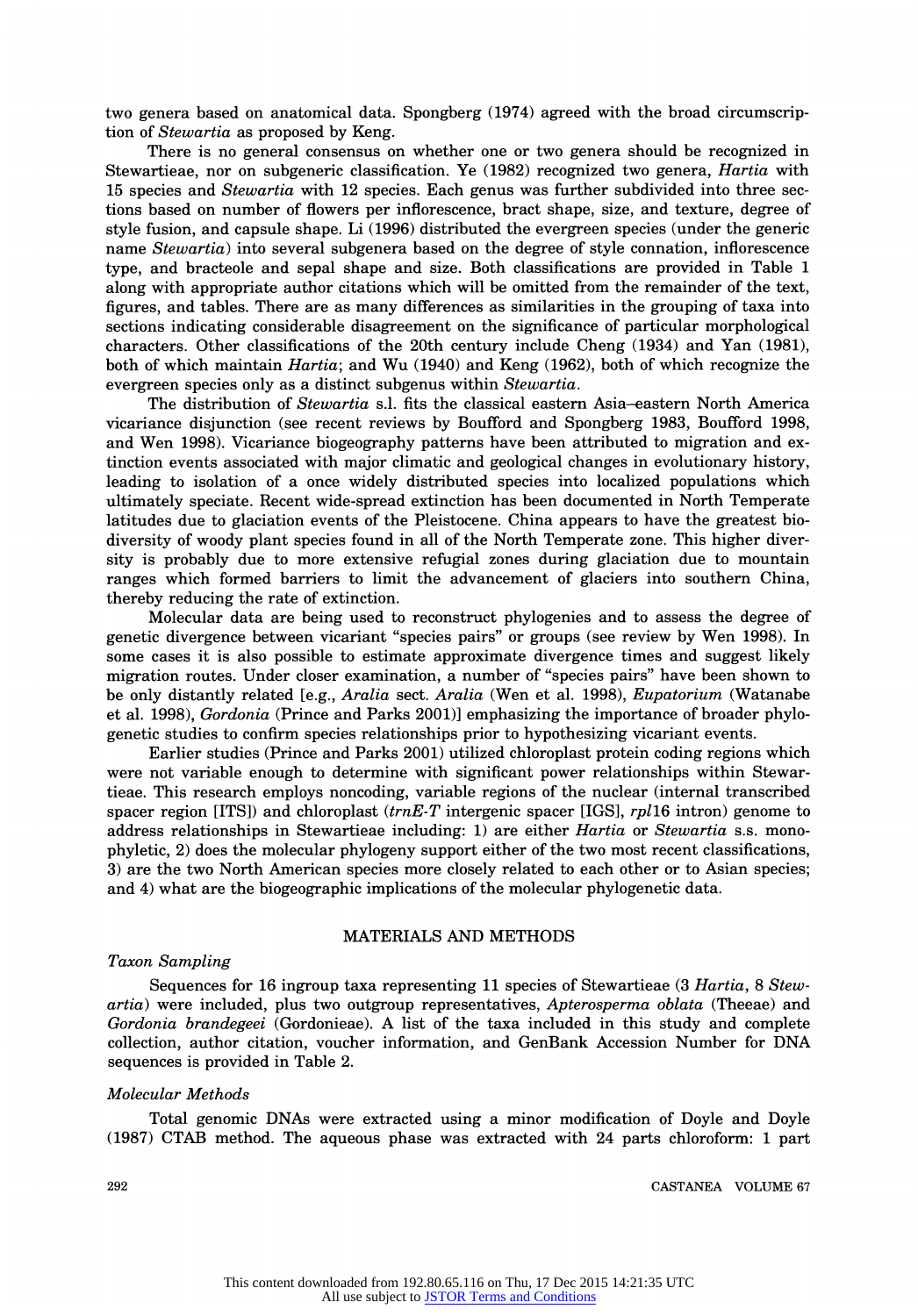| Ye 1982                               | Li 1996                                             |
|---------------------------------------|-----------------------------------------------------|
| Hartia Dunn                           | Stewartia L.                                        |
| Sect. Rotundisepala C.X. Ye           | Subg. Dialystyla (Szy.) Li & Ming                   |
| H. micrantha Chun                     | Stewartia ovata (Can.) Weatherby                    |
| H. yunnanensis Hu                     | Stewartia yunnanensis Chang                         |
| H. tonkinensis Merr.                  | Subg. Stewartia                                     |
| H. nitida Li                          | Sect. Racemosae (Wu) Li et Ming                     |
| H. sichuanensis Yan ex Ye             | Stewartia crassifolia (Yan) Li & Ming               |
| Sect. Inflorescentia C.X. Ye          | Stewartia densivillosa (Hu ex Chang & Ye) Li & Ming |
| H. obovata Chun ex Chang              | Stewartia laotica (Gagnep.) Li & Ming               |
| H. laotica Gagnep.                    | Stewartia monadelpha Sieb. & Zucc.                  |
| H. crassifolia Yan                    | Stewartia obovata (Chun ex Chang) Li & Ming         |
| H. racemosa Chang et Ye               | Stewartia sinii (Wu) Sealy                          |
| Sect. Hartia (Wu) C.X. Ye             | Stewartia tonkinensis (Merr.) C.Y.Wu                |
| H. villosa (Merr.) Merr.              | Sect. Stewartia                                     |
| H. nankwanica Chang et Ye             | Stewartia malacodendron L.                          |
| H. densivillosa Hu ex Ye              | Sect. Serratae Nakai                                |
| H. sinii Wu                           | Stewartia rostrata Spong.                           |
| H. cordifolia Li                      | Stewartia serrata Maxim.                            |
| H. sinensis Dunn                      | Stewartia sinensis Rehd. et Wils. [including]       |
| Stewartia L.                          | S. gemmata Chien & Cheng]                           |
| Sect. Stewartia (Gray) C.X. Ye        | Sect. Pseudocamellia Nakai                          |
| S. rubiginosa Chang                   | Stewartia calcicola Ming & Li                       |
| S. pseudocamellia Maxim.              | Stewartia damingshanica Li & Ming                   |
| S. malac[h]odendron L.                | Stewartia micrantha (Chun) Sealy                    |
| Sect. Foliobractea Ye                 | Stewartia pseudocamellia Maxim.                     |
| S. serrata Maxim.                     | Stewartia rubiginosa Chang                          |
| S. rostrata Spong.                    | Stewartia sichuanensis (S.Z. Yan) Li & Ming         |
| S. sinensis Rehd. & Wils. [including] | Sect. Pteropetiolatae J. Li & Ming                  |
| S. gemmata Chien & Cheng]             | Stewartia cordifolia (L.) Li & Ming                 |
| S. monadelpha S. et Z.                | Stewartia medogensis Li & Ming                      |
| S. nanlingensis Yan                   | Stewartia pteropetiolata Cheng                      |
| S. × Henayae Li                       | Stewartia villosa Merr.                             |
| S. shensiensis Chang                  |                                                     |
| Sect. Dialystyla Szyszylowicz         |                                                     |
| S. ovata (Cavanilles) Weatherby       |                                                     |
| S. yunnanensis Chang                  |                                                     |

**Table 1. Alternative classifications for Stewartia sensu lato (Theaceae: Stewartieae). Evergreen species (=Hartia) are boldface in Li 1996** 

**isoamyl alcohol. DNA was resuspended in TE buffer following isopropyl alcohol precipitation. Amplification of ITS was accomplished for most taxa using ITS4 and ITS5 primers (White et al. 1990). ITS amplifications for some recalcitrant samples were completed in two pieces using ITS4 with ITS3G (5'-GCATCGATGAAGAACGTAGT-3' Kyle J. Williams, Duke University) and ITS2 (White et al. 1990) with ITS5. The chloroplast rpll6 intron region was amplified with rp171F and rpll516R (Jordan, Courtney, and Neigel 1996, Kelchner and Clark 1997) and the trnE-T IGS with trnE and trnTr (Doyle et al. 1992). All amplifications used Gibco BRL Taq DNA polymerase according to the manufacturers directions with annealing**  temperatures of 54–58°C. Amplified products were purified using the PEG precipitation proto**col (Johnson and Soltis 1995) with the products sequenced directly using automated sequencing methodology of the ABI PrismTm Big Dye Terminator Cycle Sequencing Ready Reaction Kit. Products were cleaned in Sephadex G-50 (fine) Centri-Sep spin columns (Princeton Separations P/N 901), dried under vacuum, and run on an ABI 377 Automated Sequencer at the Smithsonian Institution's Laboratory for Molecular Systematics. Raw sequences were**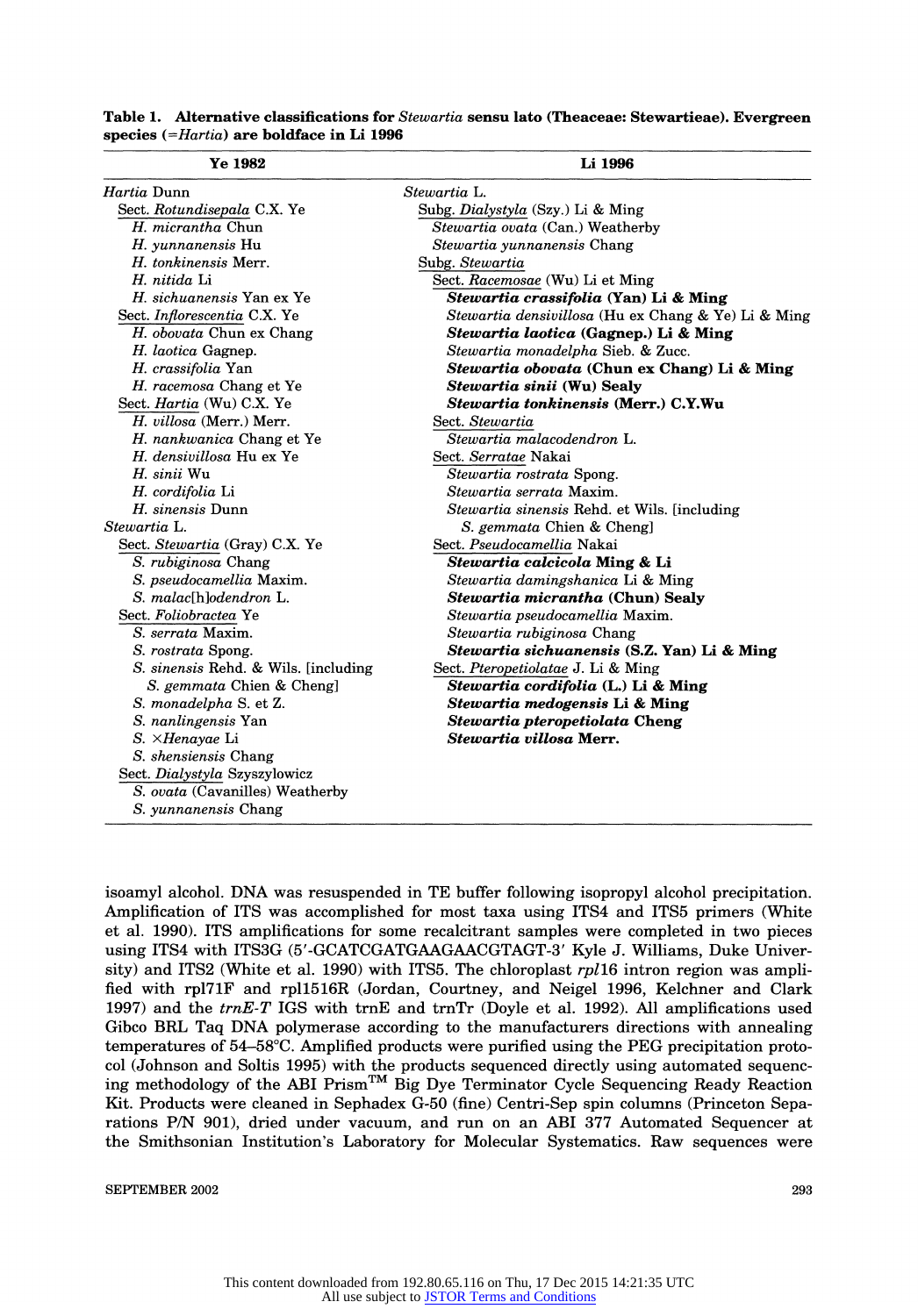|                          |              |                             |            | <b>GenBank accession numbers</b> |          |
|--------------------------|--------------|-----------------------------|------------|----------------------------------|----------|
| <b>Taxon</b>             | Extr. $\#^1$ | Voucher/source <sup>2</sup> | <b>ITS</b> | rpl16                            | trnET    |
| <b>STEWARTIEAE</b>       |              |                             |            |                                  |          |
| Hartia villosa           | LP206        | <i>Prince 97-251</i> , NCU  | AY070307   | AY070289                         | AY070277 |
| Hartia sinensis          | LP169/LP205  | Sun 96061, KUN              | AY070308   | AY070290                         | AY070278 |
| Hartia sinensis          | <b>LP207</b> | Prince 97-241, NCU          | AY070309   | AY070291                         |          |
| Hartia sinensis          | LP209        | Prince 98-262, NCU          | AY070310   | AY070292                         |          |
| Hartia yunnanensis       | LP148/LP204  | Sun 96060, KUN              | AY070311   | AY070293                         | AY070279 |
| Stewartia gemmata        | LP297        | Prince s.n., NCU            | AY070312   | AY070294                         |          |
| Stewartia malacodendron  | LP294        | Prince 97-242, NCU          | AY070313   | AY070295                         | AY070280 |
| Stewartia malacodendron  | LP124        | Prince 97-250, NCU          | AY070314   | AY070296                         |          |
| Stewartia monadelpha     | Li2          | Prince 97-248, NCU          | AY070315   | AY070297                         | AY070281 |
| Stewartia ovata          | LP200        | Prince 97-245, NCU          | AY070316   | AY070298                         | AY070282 |
| Stewartia ovata          | LP295        | Prince 97-244, NCU          | AY070317   | AY070299                         |          |
| Stewartia pseudocamellia | LP298        | Prince s.n., NCU            | AY070318   | AY070300                         | AY070283 |
| Stewartia pseudocamellia | LP122        | Prince 95-217, NCU          | AY070319   | AY070301                         |          |
| Stewartia rostrata       | LP296        | Prince 97-243, NCU          | AY070320   | AY070302                         | AY070284 |
| Stewartia serrata        | LP174/LP299  | Parks J-2                   | AY070321   | AY070303                         | AY070285 |
| Stewartia sinensis       | <b>LP070</b> | <i>Prince 95-253</i> , NCU  | AY070322   | AY070304                         | AY070286 |
| <b>GORDONIEAE</b>        |              |                             |            |                                  |          |
| Gordonia brandegeei      | LP307        | <i>Kress 94-4584</i> , US   | AY070324   | AY070305                         | AY070287 |
| <b>THEEAE</b>            |              |                             |            |                                  |          |
| Apterosperma oblata      | LP513        | <i>Tsou 1079</i> , HAST     | AY070325   | AY070306                         | AY070288 |

**Table 2. Taxa included in analyses of systematic relationships of Stewartia and Hartia based on nuclear ITS and plastid rpll6 intron and trnE-T intergenic spacer DNA sequence data** 

**1 L.M. Prince extraction number.** 

**<sup>2</sup>Herbarium abbreviations follow Index Herbariorum; Parks J-2 from living collection of Clifford R. Parks, Chapel Hill, North Carolina, USA.** 

**assembled and edited using Sequencher 3.1.1 (Gene Codes Corporation, Ann Arbor, Michigan), and manually aligned in Se-Al 2.0a3 (Rambaut 2000).** 

# **Computational Methods**

**All analyses and tests were conducted in PAUP\* Version 4.0b8 (beta test version; Swofford 2001) and run to completion unless otherwise noted. Maximum Parsimony (MP) used Fitch (1971) equal weight, branch and bound analyses. Parsimony bootstrap analyses (Felsenstein 1985) used 10 random addition replicates, TBR branch swapping, saving a maximum of 10 trees for 1,000 bootstrap replicates. The partition homogeneity tests were conducted**  with 10,000 replicates of 1 random addition (TBR branch swapping, saving one tree per repli**cate). Combined data matrix analyses were conducted as described for the individual data sets above.** 

**Maximum likelihood (ML) scores were calculated for one of the MP trees under one of the simpler models, the Jukes-Cantor (Jukes and Cantor [JC] 1969) model, and the more complex model, the General Time Reversible model ([GTR] with gamma rate estimation and proportion of invariant sites estimation; Lanavae et al. 1984, Rodriguez et al. 1990) for each data partition with subsequent successive approximation analyses (Swofford et al. 1996).** 

# **RESULTS**

**Statistics for all data partitions and analyses are summarized in Table 3. In general, tree topologies were identical for MP and ML analyses, regardless of the ML model selected. The only qualification to this statement is in reference to rooting of the ingroup relative to outgroup taxa. Alignment of the ITS matrix for outgroup taxa was ambiguous in several**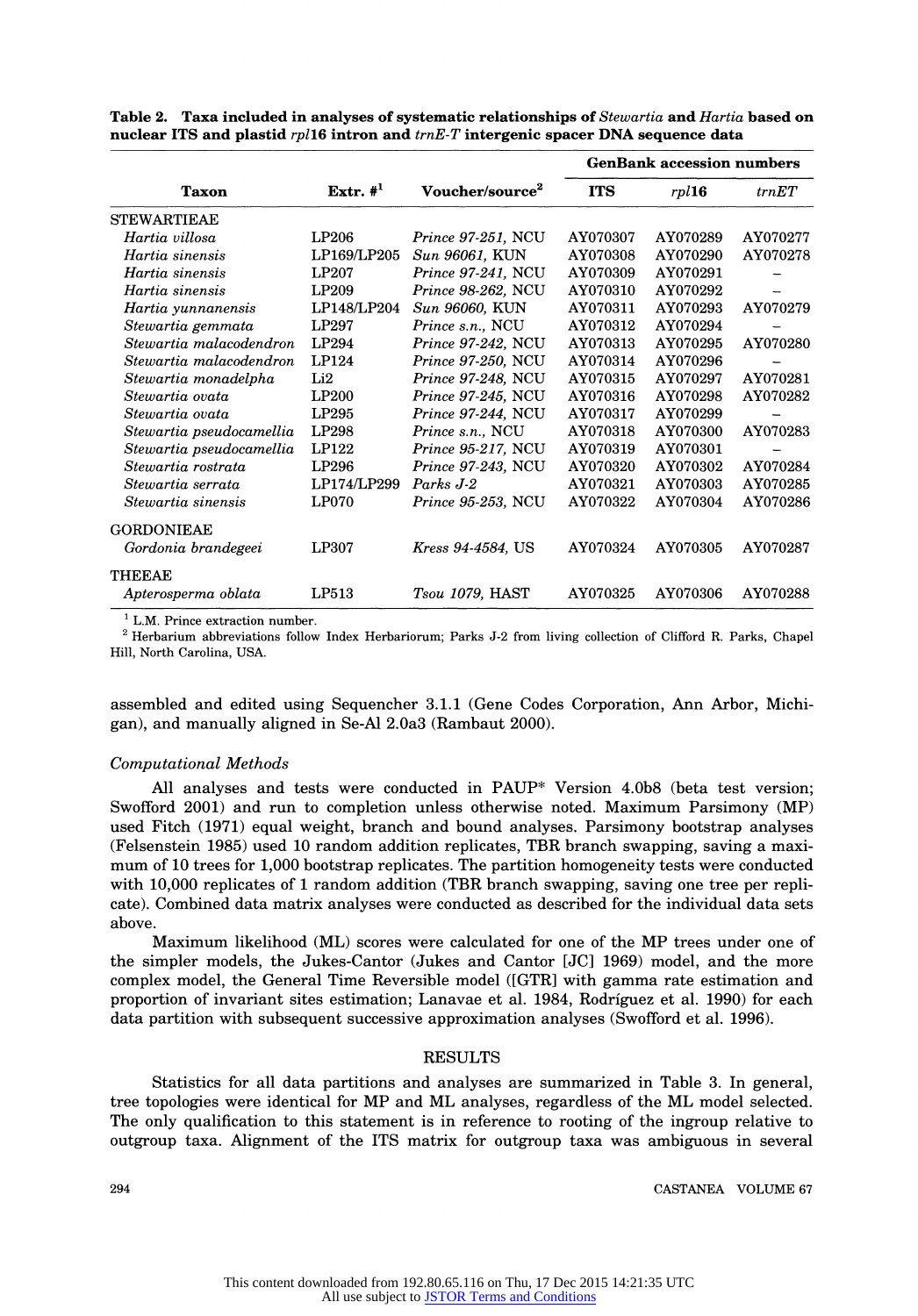|                                                     | <b>Data Partition</b> |                |            |              |
|-----------------------------------------------------|-----------------------|----------------|------------|--------------|
|                                                     | <b>ITS</b>            | $rpl16$ intron | $trnET$    | combined     |
| Data Matrices                                       |                       |                |            |              |
| Total # characters                                  | 732                   | 1113           | 904        | 2749         |
| # invariant characters                              | 519                   | 1036           | 844        | 2409         |
| # parsimony uninform.                               | 122                   | 50             | 44         | 218          |
| # parsimony inform.                                 | 91                    | 27             | 16         | 124          |
| raw sequence length (complete<br>sequences only)    |                       |                |            |              |
| ingroup                                             | 696-699               | 1044-1095      | 830-850    |              |
| outgroup                                            | 671, 697              | 1010, 1028     | 791, 850   |              |
| Maximum parsimony analyses                          |                       |                |            |              |
| # trees                                             | 120                   | 3              | 1          | $\mathbf{2}$ |
| Length                                              | 141                   | 29             | 19         | 176          |
| Consistency index                                   | 0.7376                | 0.9310         | 0.8421     | 0.7784       |
| Retention index                                     | 0.8432                | 0.9718         | 0.8636     | 0.8274       |
| Rescaled consistency index                          | 0.6219                | 0.9048         | 0.7273     | 0.6441       |
| Maximum likelihood General Time Reversible analyses |                       |                |            |              |
| $\overline{-}\ln$                                   | 2293.53362            | 1960.71838     | 1537.22633 | 6003.23897   |
| # subst. types                                      | 6                     | 6              | 6          | 6            |
| base frequencies                                    |                       |                |            |              |
| A                                                   | 0.19865               | 0.41919        | 0.36669    | 0.34285      |
| $\mathbf C$                                         | 0.30916               | 0.14989        | 0.13841    | 0.18879      |
| $\mathbf G$                                         | 0.29528               | 0.15802        | 0.14284    | 0.19069      |
| T                                                   | 0.19691               | 0.27290        | 0.35206    | 0.27767      |
| Prop. Inv. Sites                                    | 0.163604              | none           | 0.541253   | 0.435919     |
| Gamma approx.                                       |                       |                |            |              |
| Alpha                                               | 0.659941              | 300            | 300        | 0.81939      |
| # rate categ.                                       | 4                     | 4              | 4          | 4            |
| # distinct data patterns                            | 196                   | 124            | 65         | 230          |

# **Table 3. Summary statistics for data matrices and analyses for Stewartia and Hartia**

**regions. Alternative alignments and exclusion of some characters shifted rooting within the ingroup, as did the use of alternative outgroup sequences. Rooting of the tree was also sensitive to the ML model selected for data analysis. Correct rooting is an extremely important issue for each of the questions this study wishes to address. Instability of the root in initial exploratory MP analyses (Prince 2000) prompted sequencing of the less variable chloroplast DNA regions included in this paper.** 

# **ITS**

**Branch and bound MP analyses of the 734 characters of the aligned ITS data matrix produced 120 shortest trees. The strict consensus tree is shown in Figure 2A with bootstrap values for branches > 50% indicated. Strongest support was for the sister relationships of all Hartia samples (99%), and for the monophyly of Stewartieae (100%). There was moderate**  support for a Stewartia gemmata + S. monadelpha + S. serrata + S. sinensis clade  $(88\%)$ , **and for the sister relationship of S. ovata and S. malacodendron to all Hartia samples (80%). Two of the sequences were incomplete, S. malacodendron [LP124] and S. ovata [LP295], but the missing data did not result in an unexpected placement of the partially sequenced taxa.** 

ML analyses under the JC model produced a tree of  $-\ln = 2427.21469$  which was simi**lar in topology to the MP tree (not shown), but with higher resolution. The JC model rooted** 

# **SEPTEMBER 2002** 295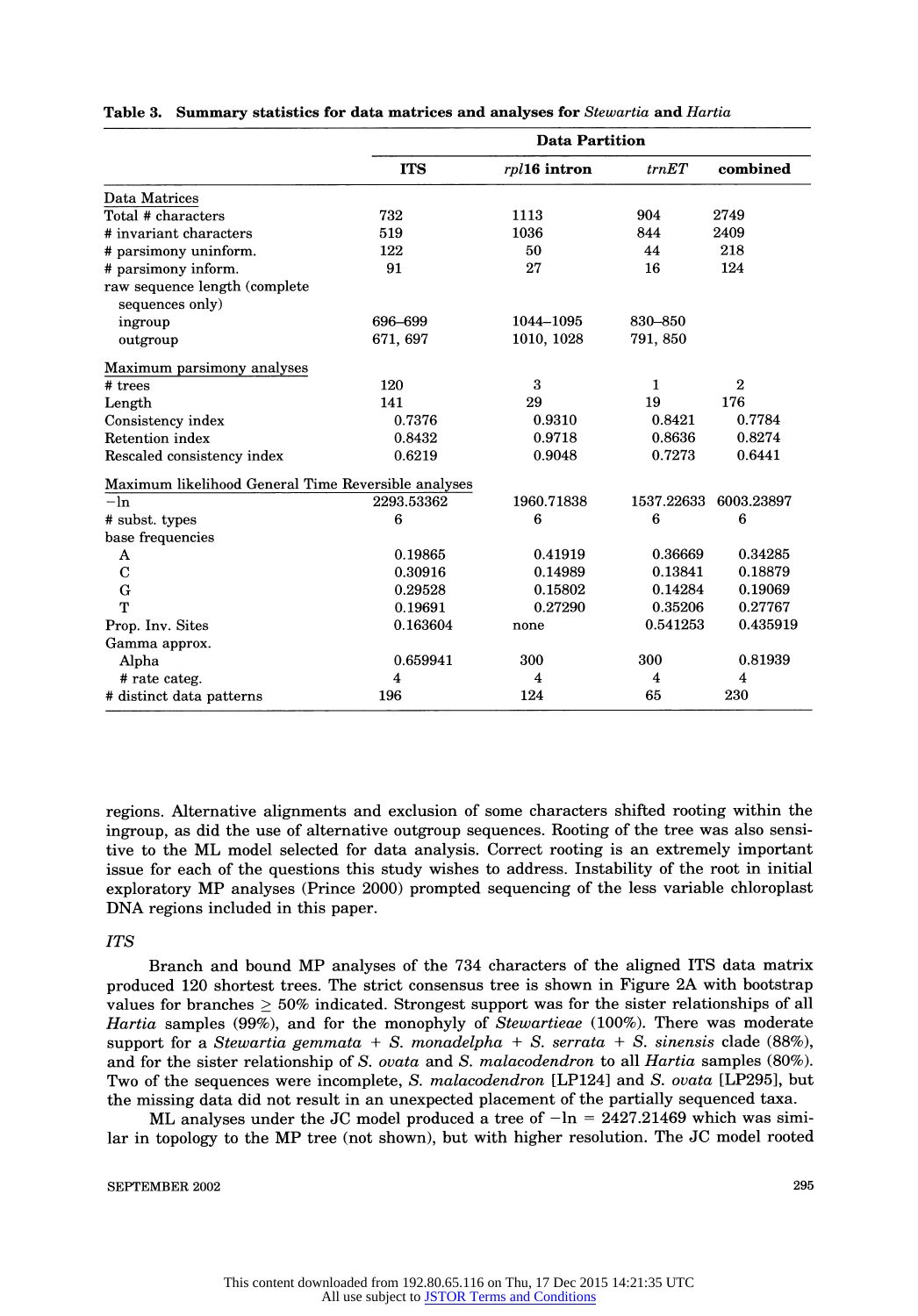

**Figure 2. Maximum parsimony strict consensus trees for Stewartia and Hartia. \* partial sequences, - composite sequences, arrow indicates root location in maximum likelihood analysis. A: ITS, 120 shortest trees; B: rpll6 intron, 3 shortest trees; C: trnE-T intergenic spacer, 1 shortest tree; D: combined data sets, 2 shortest trees.**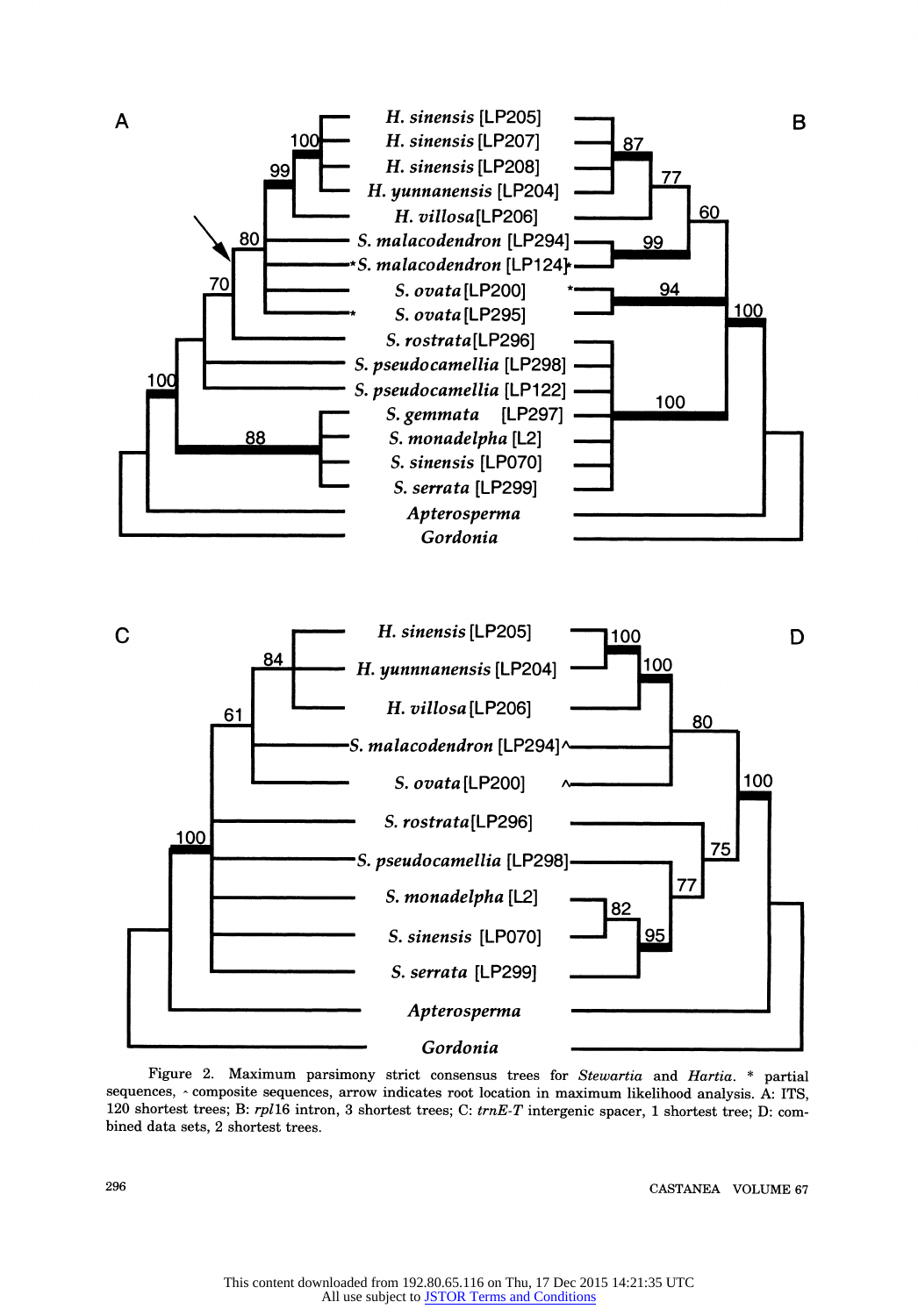**the tree in the same location as the MP analysis. The GTR+G+I model with all parameters estimated from the data (see Table 3 for parameter details) produced a tree of -ln = 2293.53362. The topology was similar to the strict consensus of the MP analysis but with a different root location (see Figure 2). The GTR+G+I analyses divided the ingroup into two similar-sized clades, one of Hartia + S. ovata + S. malacodendron and one of all other Stewartia samples.** 

# **rpll6 Intron**

**MP analyses of the rpll6 intron data matrix produced 3 shortest trees. The fewer characters produced far fewer trees than the ITS data matrix and higher index values suggesting fewer homoplastic characters in the intron data set. The strict consensus tree is shown in Figure 2B with bootstrap values indicated. This data set found strong support (100%) for the monophyly of Stewartieae and also identified a strongly supported (100%) Stewartia gemmata + S. monadelpha + S. serrata + S. sinensis + S. pseudocamellia + S. rostrata clade. The inclusion of two partial sequences (S. malacodendron [LP124] and S. ovata [LP200]) did not appear to alter tree topology. Alignment of the rpll6 intron matrix for all taxa required the inference of few insertion and deletion (INDEL) events. The inferred INDELs were virtually free of ambiguity and the inclusion or exclusion of those characters did not alter rooting or ingroup topology (data not shown).** 

**ML analyses under the JC and GTR+G+I models data (see Table 3) produced a tree of**   $-ln = 2084.98239$  and  $-ln = 1960.71838$  respectively. Topologies were identical to the strict **consensus of the MP analyses and are not shown. The rpll6 intron MP and ML analyses produced similar although less resolved relationships to the ITS ML analyses.** 

# **trnE-T Intergenic Spacer**

**MP analyses of the trnE-T data matrix produced a single shortest tree which is shown in Figure 2C with bootstrap values indicated. These data provided only 16 parsimony informative characters for tree building, thus limiting bootstrap support. These data provided strong support (100%) for the monophyly of Stewartieae, moderate support (84%) for a Hartia clade, and weak support (61%) for a sister relationship of S. malacodendron and S. ovata to Hartia. Alignment of the trnE-T matrix for all taxa required the inferrence of few INDEL events. The inferred INDELs were virtually free of ambiguity and the inclusion or exclusion of those characters did not alter rooting or ingroup topology (data not shown).** 

**ML analyses under the JC and GTR+G+I model with all parameters estimated from**  the data (see Table 3) produced a trees of  $-\ln = 1646.28964$  and  $-\ln = 1537.22595$  respec**tively. Tree topologies for these analyses were also identical to the strict consensus of the MP analyses and are not shown.** 

#### **Combined Analyses**

Partition homogeneity tests of pruned data matrices produced P-values of 0.5811 (ITS  $\times$  $rpl16$  intron) to 1.0000 (ITS  $\times$  *trnE-T* igs) indicating no significant heterogeneity in the data **partitions. The combined data set included one representative of each species (composite sequences for S. malacodendron and S. ovata) for a total of ten ingroup sequences and two outgroup sequences. MP analyses produced 2 shortest trees. The strict consensus tree is shown in Figure 2D along with bootstrap values. As expected, the combined analyses produced a more highly resolved tree with stronger bootstrap support than any of the individual data partition analyses. The only relationship not resolved in the combined analysis is whether S. ovata or S. malacodendron are sister to each other or whether one of the two is more closely related to all Hartia representatives included in this study. The ML tree (not shown) is iden**tical to the MP tree except ML analyses produce a fully resolved tree of  $-\ln = 6242.85764$  $J$ (JC) and  $-\ln = 6003.23897$  (GTR+G+I), with *S. malacodendron* sister to *Hartia*.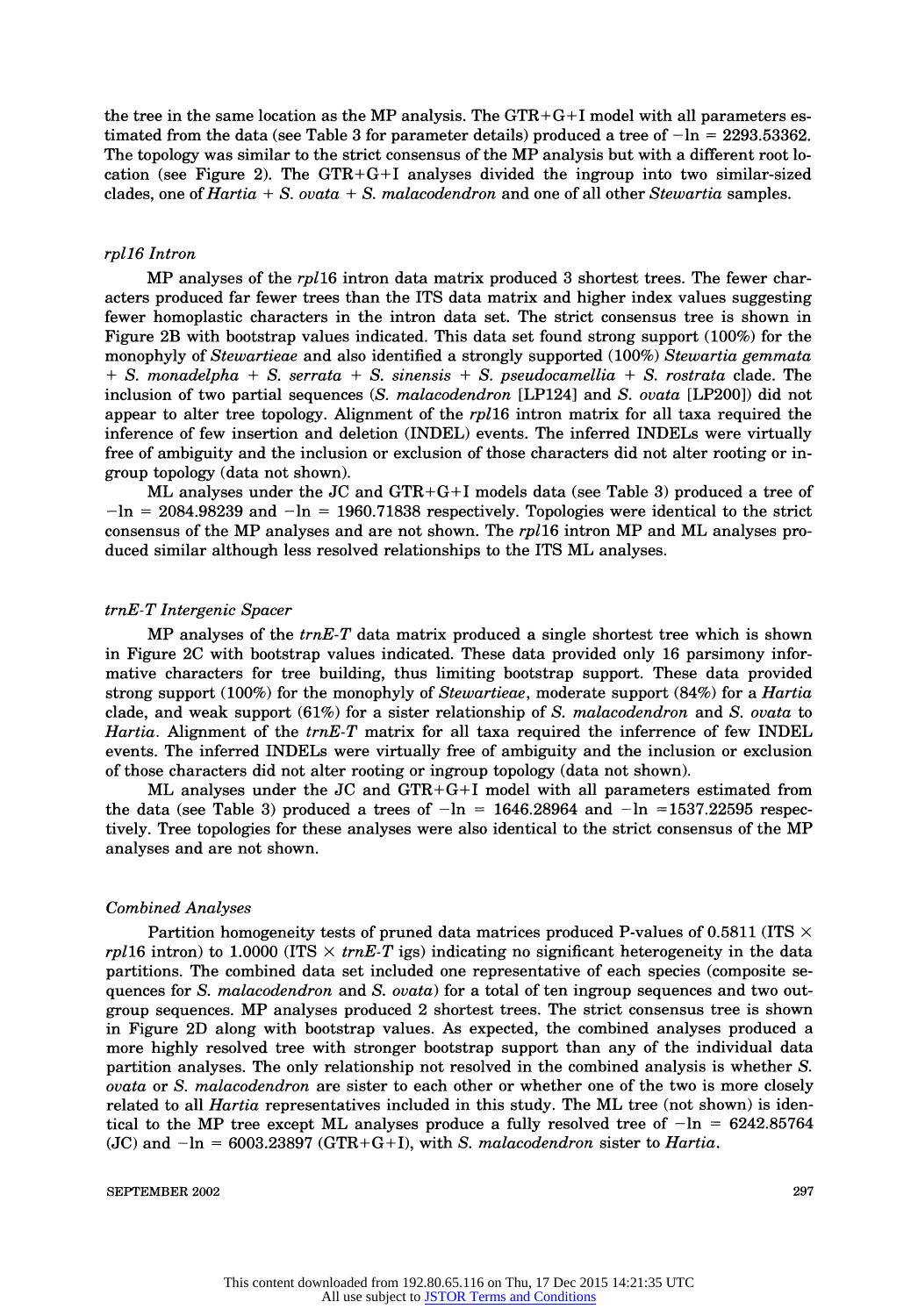| <b>INDEL#</b> | <b>DNA</b> region | location         | description                                                                                  |
|---------------|-------------------|------------------|----------------------------------------------------------------------------------------------|
| 1             | <b>ITS</b>        | 240              | inferred insertion of base A (outgroups mixed, one<br>with an inferred gap, one with a $G$ ) |
| $\bf{2}$      | <b>ITS</b>        | 483              | inferred deletion of base C                                                                  |
| 3             | <b>ITS</b>        | 506              | inferred insertion of base G                                                                 |
| 4             | ITS               | 674              | inferred insertion of base C or T                                                            |
| 5             | rpl16 intron      | 387              | inferred insertion of base A (outgroup taxa mixed)<br>for presence or absence)               |
| 6a            | rpl16 intron      | 766–785          | inferred loss (outgroup sequences not homologous)                                            |
| 6b            | $rpl16$ intron    | 766–775, 777–785 | inferred gain                                                                                |
| 7             | rpl16 intron      | 874-896          | inferred gain (and subsequent loss)                                                          |
| 8             | rpl16 intron      | 968-976          | inferred gain                                                                                |
| 9             | trnET IGS         | $251 - 266$      | inferred gain                                                                                |
| 10            | trnET IGS         | 582-584          | inferred gain                                                                                |

**Table 4. Phylogenetically informative INDELs within the ingroup for molecular data used in**  an evaluation of the *Stewartia* / Hartia group (Theaceae: Stewartieae)

#### **DISCUSSION**

# **Hartia distinct from Stewartia**

**Analyses of three data matrices alone and in combination produce highly similar topologies for species of the Hartia + Stewartia group, with slightly different rooting for some of the ITS analyses. Ambiguity in the ITS alignment and long branches to the outgroup taxa are the most probable cause of this difference in rooting since GTR+G+I ML analysis of the same data partition results in a rooting that is consistent with the other data partitions. In all analyses, Hartia representatives form a moderately to highly supported clade, so (based on the limited sampling used here) they are clearly not dispersed throughout the tree. Based on the tree topology, the evergreen habit appears to be a derived rather than primitive condition in this particular tribe.** 

**All of the data partitions include INDELs. Many of the inferred INDELs are not parsimony informative, but several are (see Table 4). Ten parsimony informative INDEL characters are mapped as gains or losses relative to the outgroup taxa on to Figure 3. Several support the rooting indicated by the ITS ML and all other analyses. This rooting indicates Hartia is a distinctive clade, but it is embedded within Stewartia s.s. Based on the limited sampling here, Hartia should not be maintained as a distinct genus.** 

#### **Current classifications**

**Two recently published classifications are provided in Table 1. Conclusions regarding classification are somewhat limited since approximately two thirds of the species were not sampled, and sampling across sections was not uniform. With this in mind, neither classification is supported by the data presented here. Ye's 1982 classification splits Hartia and Stewartia into two genera with several sections in each genus. No conclusions regarding the Hartia sectional classification can be drawn due to insufficient sampling. Stewartia sectional classification is not supported (see Figure 2D) since S. pseudocamellia (section Stewartia) is embedded within representatives of section Foliobractea, and not with the other member of section Stewartia (S. malacodendron). The molecular phylogeny also disagrees significantly with Li's 1996 classification for the placement of S. pseudocamellia (Sect. Pseudocamellia) within Sect. Serratae (S. rostrata, S. serrata, S. sinensis) and the placement of S. ovata in a separate subgenus.** 

#### **American taxa**

**The third question to be addressed by this study concerns the placement of the two American taxa, S. malachodendron and S. ovata, relative to the Asian species. Figure 3**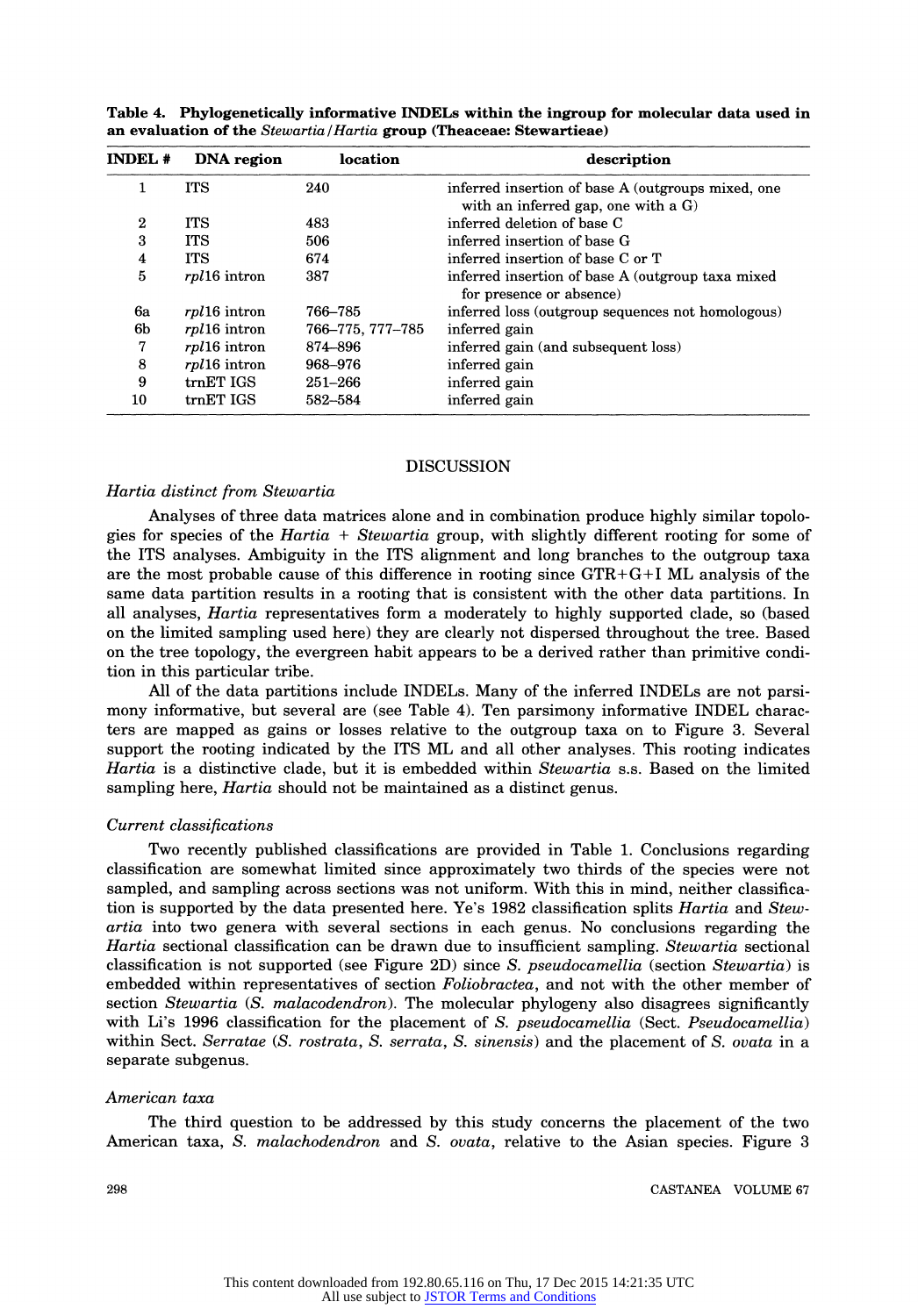

**Figure 3. Strict consensus MP tree for the combined data set with INDELs and biogeography mapped onto the tree. Black bars indicate inferred insertion and deletion (INDEL) gains, gray bars indicate inferred INDEL losses. See Table 4 for additional INDEL information.** 

**shows the strict consensus of the combined data analysis with general geographical distribution of the taxa. The North American deciduous species (S. ovata and S. malacodendron) are most closely related to the Old World evergreen species (Hartia spp.), which form a separate clade from all other Old World (deciduous) species. Some of the shortest MP trees place S. ovata and S. malacodendron sister to each other, but that relationship is not supported in the strict consensus of the MP analyses nor in the ML analyses. There is insufficient evidence to conclude that the two North American species are sister taxa. Although some analyses place S. malacodendron sister to Hartia, there is also insufficient statistical support to conclude this species is more closely related to the evergreen species.** 

#### **Biogeographic implications**

**All but two members of Stewartia s.l. are currently distributed in the Old World. Molecular data for the nuclear and plastid genomes produced similar phylogenetic trees in which the only New World species are either sister to each other, or one is sister to all Old World evergreen species. All Old World deciduous species form a separate sister lineage. The genus is most diverse in the Old World, suggesting an Old World origin. A single migration event to the New World is the most parsimonious explanation of the distribution, but the molecular phylogeny cannot confirm or refute that suggestion. Geographical distributions of the outgroup taxa might be useful for polarizing this particular character, but the other two tribes of the family (Theeae and Gordonieae) each include both Old World and New World representatives. It is likely that Gordonia, a New World taxon is the basal-most lineage in Gordonieae, and Apterosperma, an Old World taxon is basal-most in Theeae (see Prince and Parks 2001), but there is no strong support as to which tribe is most closely related to Stewartieae. Fossil data for Theaceae s.s. (= Theoideae of Cronquist 1981) are abundant with representatives from all regions of the Northern Hemisphere (Grote and Dilcher 1992, Traverse 1994,**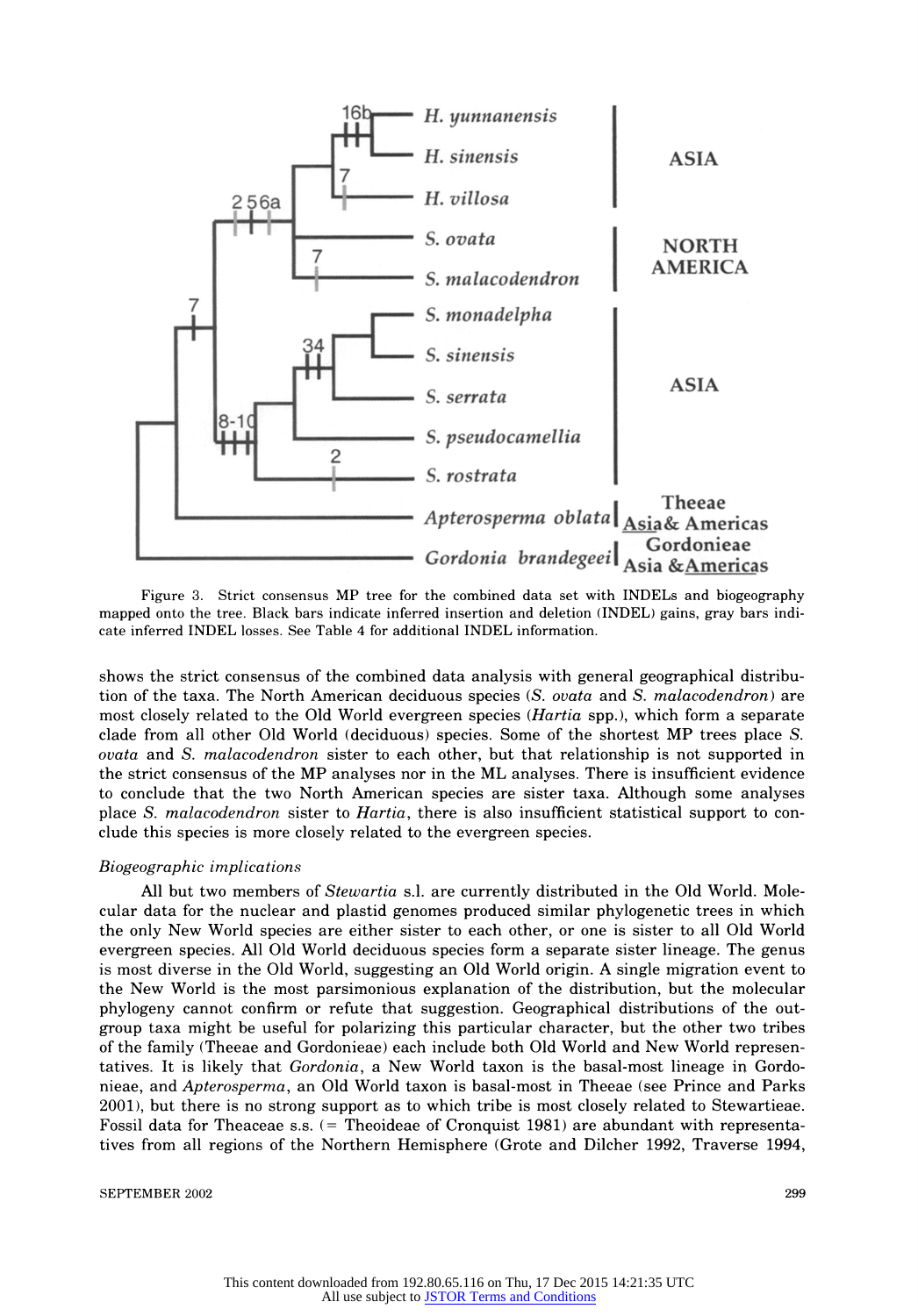**Shibuya and Hayashi 1997, Tsukagoshi, Ono, and Hashimoto 1997). The oldest known fossil flowers attributed to Stewartia are from the Oligocene (Caspary 1872). Definitive Stewartia and Hartia fossils are also available from the Miocene from Japan (Suzuki and Hiraya 1989; Suzuki and Terada 1996) and Europe (Mai 1971, Mai and Walther 1985), but have yet to be found in North America. A close examination of morphological characters for extant and fossil taxa would be requried to determine whether fossil taxa can be confidently identified as either deciduous or evergreen, a character which seems critical to unravelling the biogeography of this group. Additional sampling of the extant evergreen taxa is also necessary since it is possible that the evergreen taxa might not represent a monophyletic lineage.** 

**A number of significant conclusions may be drawn from this study. It is possible that the two New World representatives (S. malacodendron and S. ovata) are more closely related to each other than to all other Old World species. The Hartia samples included here form a monophyletic lineage embedded within Stewartia, supporting the recognition of one broadlydefined genus rather than two genera. The data also support the conclusion that the evergreen habit is a derived character state in this tribe, not the primitive state that might be expected given the evergreen habit of all other members of the family (except Franklinia). Molecular phylogenetic analyses are inconsistent with the two latest classification systems published. Additional detailed studies of both extant and fossil taxa are required for the understanding of the biogeography of this group.** 

# **ACKNOWLEDGMENTS**

**This research was funded by grants from the University of North Carolina Department of Biology and the Smithsonian Institution. Special thanks to Clifford R. Parks (NCU) and Weibang Sun (KUN) for providing valuable plant materials. Clifford R. Parks, Daniel L. Nickrent, Eric Roalson, and Ken Wurdack provided helpful comments on the manuscript.** 

# **LITERATURE CITED**

- **BOUFFORD, D.E. 1998. Eastern Asian-North American plant disjunctions; opportunities for further investigation. Korean J. Plant Tax. 28:49-61.**
- **BOUFFORD, D.E. and S.A. SPONGBERG. 1983. Eastern Asian-Eastern North American phytogeographical relationships-a history from the time of Linnaeus to the twentieth century. Ann. Missouri Bot. Gard. 70:423-439.**
- **BOZEMAN, J.R. and G.A. ROGERS. 1986. This very curious tree. Tipularia Nov. 1986:9-14, 24.**
- **CASPARY, R. 1872. Einige Pflanzenreste aus der Bernsteinzeit. Schriften der Koniglichen Physikalisch-Okonomischen Gesellschaft zu Konigsberg 13:17-18.**
- **CHENG, W.C. 1934. Notes on ligneous plants of China. Contr. Biol. Lab. Sci. Soc. China, Bot. Ser. 9: 189-205.**
- **CRONQUIST, A.1981. An integrated system of classification of flowering plants. Columbia University Press, New York, New York.**
- **DOYLE, J.J. and J.L. DOYLE. 1987. A rapid DNA isolation procedure for small quantities of fresh leaf tissue. Phytochem. Bull. 19:11-15.**
- **DOYLE, J.J., J.I. DAVIS, R.J. SORENG, D. GARVIN, and M.J. ANDERSON. 1992. Chloroplast DNA inversions and the origin of the grass gamily (Poaceae). Proc. Nat. Acad. Sci. USA 89:7722-7726.**
- **DUNN, S.T. 1902. Hartia sinensis. Hooker's Icones Plantarum, Volume 28: t. 2727.**
- **FELSENSTEIN, J. 1985. Confidence intervals on phylogenies: an approach using the bootstrap. Evolution 39:783-791.**
- **FITCH, W.M. 1971. Toward defining the course of evolution: minimum change for a specific tree topology. Syst. Zool. 20:406-416.**
- **GROTE, P.J. and D.L. DILCHER. 1992. Fruits and seeds of tribe Gordonieae (Theaceae) from the Eocene of North America. Amer. J. Bot. 79:744-753.**
- **JOHNSON, L.A. and D.E. SoLTIS. 1995. Phylogenetic inference in Saxifragaceae sensu stricto and Gilia (Polemoniaceae) using matK sequence. Ann. Missouri Bot. Gard. 82:149-175.**
- **JORDAN, W.C., W.M. COURTNEY, and J.E. NEIGEL. 1996. Low levels of intraspecific genetic variation at a rapidly evolving chloroplast DNA locus in North American duckweeds (Lemnaceae). Amer. J. Bot. 83:430-439.**